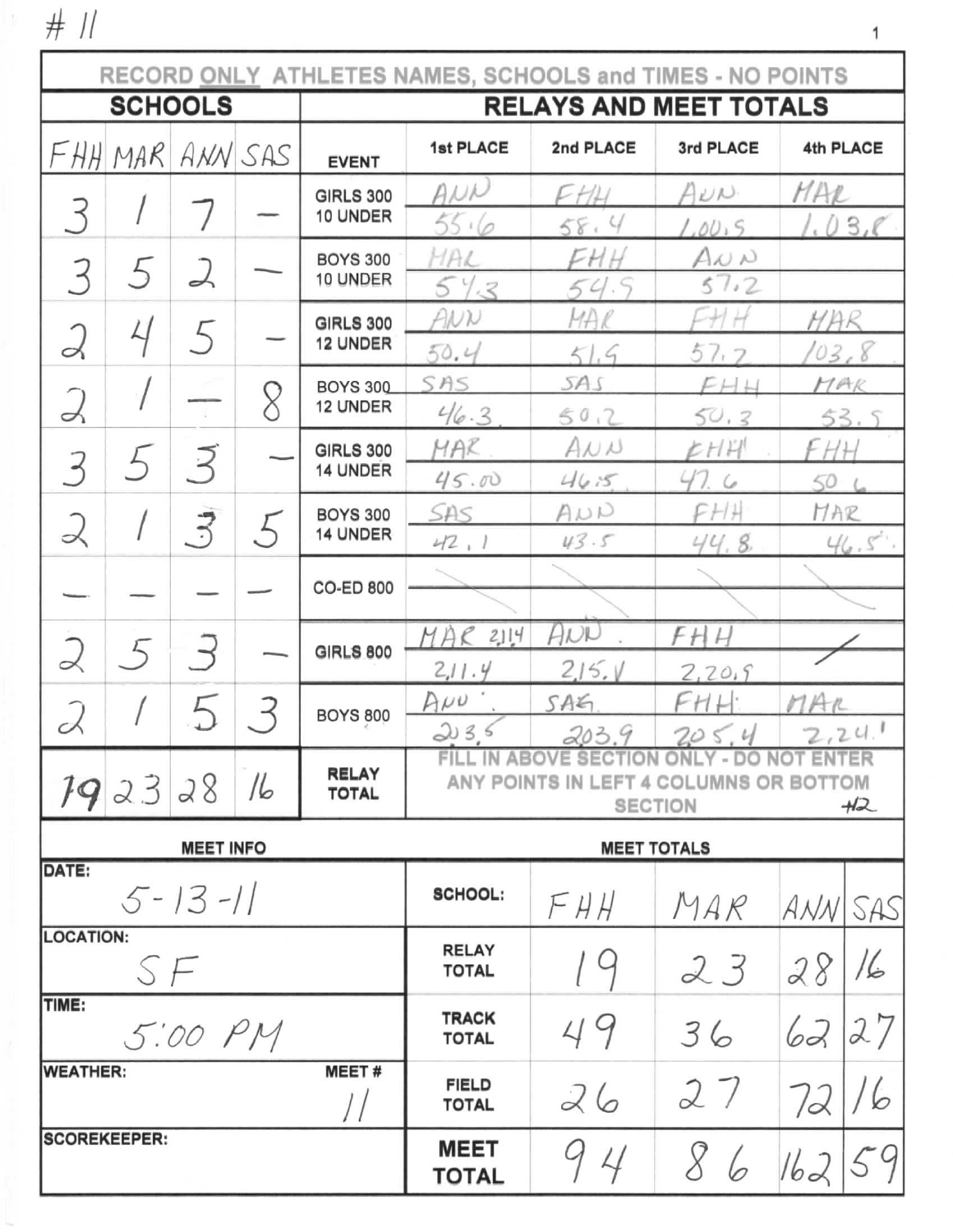$\#$  //

|           |           |                       |   |                                   | RECORD ONLY ATHLETES NAMES, SCHOOLS and TIMES - NO POINTS                                                        |  |  |  |
|-----------|-----------|-----------------------|---|-----------------------------------|------------------------------------------------------------------------------------------------------------------|--|--|--|
|           |           | <b>SCHOOLS</b>        |   | <b>TRACK (SPRINTS &amp; MILE)</b> |                                                                                                                  |  |  |  |
| F H H     |           | MAR ANN SAS           |   | <b>EVENT</b>                      | <b>1st PLACE</b><br>2nd PLACE<br>3rd PLACE<br>4th PLACE                                                          |  |  |  |
|           |           |                       |   | GIRLS 8                           | FHH<br>ANN<br>FHU<br>/1,4<br>AND.<br>M Anderson<br>J. Kotwica<br>$S$ . Bojnecki<br>MEREDITH                      |  |  |  |
| ℗         |           |                       |   | BOYS <sub>8</sub>                 | 12.7<br>414<br>WU<br>$H$ <sub><math>0</math></sub> $nA$<br>$S_1wR$ :<br>H Gouver<br>Z.ASH                        |  |  |  |
|           |           |                       |   | GIRLS 9                           | $S$ ARMOLD<br>4.7R600<br>$E.H^nD011$<br>1. LAUDER                                                                |  |  |  |
| 3         |           |                       |   | BOYS <sub>9</sub>                 | $\cal O$<br>ロコ<br>13<br>s<br>$14141$ $4412$<br>J. Meanth N. Winiarsk<br>J. McARthia<br>D. Bushen                 |  |  |  |
|           |           | $\breve{\mathbb{A}}$  |   | GIRLS 10                          | $M_1$ 2.<br>$F+$<br>ANN N<br>M. Constable<br>R5, 6012<br>$N - B$ jerba                                           |  |  |  |
|           |           |                       |   | BOYS 10                           | 13.2<br>$A \nu r$<br>2,8<br>MAR<br>12.5.<br>SAS<br>SAS<br>S.Covsh/11<br>S OMEARA K MAJAK<br>G, MAWIEN            |  |  |  |
| $\lambda$ |           |                       |   | GIRLS 11                          | AKOWSKI<br>BUSHA<br>Avery<br>A.GIDSON                                                                            |  |  |  |
| $\sim$    |           |                       |   | <b>BOYS 11</b>                    | 12.1<br>MAR<br>13.2<br>12.9<br>15<br>AUU<br>13<br>545<br>A T Anderson<br>S. McCARthy<br>J. RUAL<br>W. Herzog     |  |  |  |
| 3         |           | $\tilde{\mathcal{F}}$ |   | GIRLS 12                          | 147<br>MAL<br>11.8<br>14HH.<br>APU<br>B.4<br>14 S<br>L. Foltyman<br>$M \simeq n_1 + h$<br>O. CALL<br>G. Coughlin |  |  |  |
|           | $\propto$ |                       | U | BOYS <sub>12</sub>                | 10.9<br>MAL.<br>SAS.<br>SA.<br>12.9<br>J.JORDAN<br>MAngustin N. Geisler<br>M. CRONHUER                           |  |  |  |
|           |           |                       |   | GIRLS 13                          | 13.0<br>HND<br>14.H.H<br>Zugger M. McCARthans<br>pient.                                                          |  |  |  |
|           |           |                       |   | BOYS <sub>13</sub>                | SA!<br>11,8<br>MAL<br>$Z.$ Masowell<br>J. Spencer<br>2.601000<br>KOKO                                            |  |  |  |
|           |           |                       |   | GIRLS 14                          | 3<br>$n_{\cdot}$<br>$2\iota$ /<br>Allers<br>M. GERAKIS<br>WM<br>$\sqrt{2}$                                       |  |  |  |
|           |           |                       |   | BOYS <sub>14</sub>                | $A\omega$<br>10.9<br>11.0<br>$A\nu$<br>SA.<br>D. Bielli<br>$C.$ Mod <sub>i</sub><br>Binkier<br>NTREDO<br>Ŋ.      |  |  |  |
|           |           |                       |   | <b>GIRLS MILE</b>                 | $-7.58$<br>916<br>$_{\mu\mu}$<br>FHH<br>$D.$ Blernat<br>17/80LD<br>Cronmiler                                     |  |  |  |
|           |           |                       |   | <b>BOYS MILE</b>                  | MAL<br>621.9<br>6.46.0.<br>7,47.0<br>$A_{1}P$<br><b>CAS</b><br>T. RAndel<br>Coughlin                             |  |  |  |
|           |           | 6d                    |   | <b>TRACK</b><br><b>TOTAL</b>      | $A$ ronn<br>FILL<br><b>ABOVE</b><br><b>SECTION</b><br><b>ENTER</b><br>ANY POINTS IN LEFT 4 COLUMNS               |  |  |  |